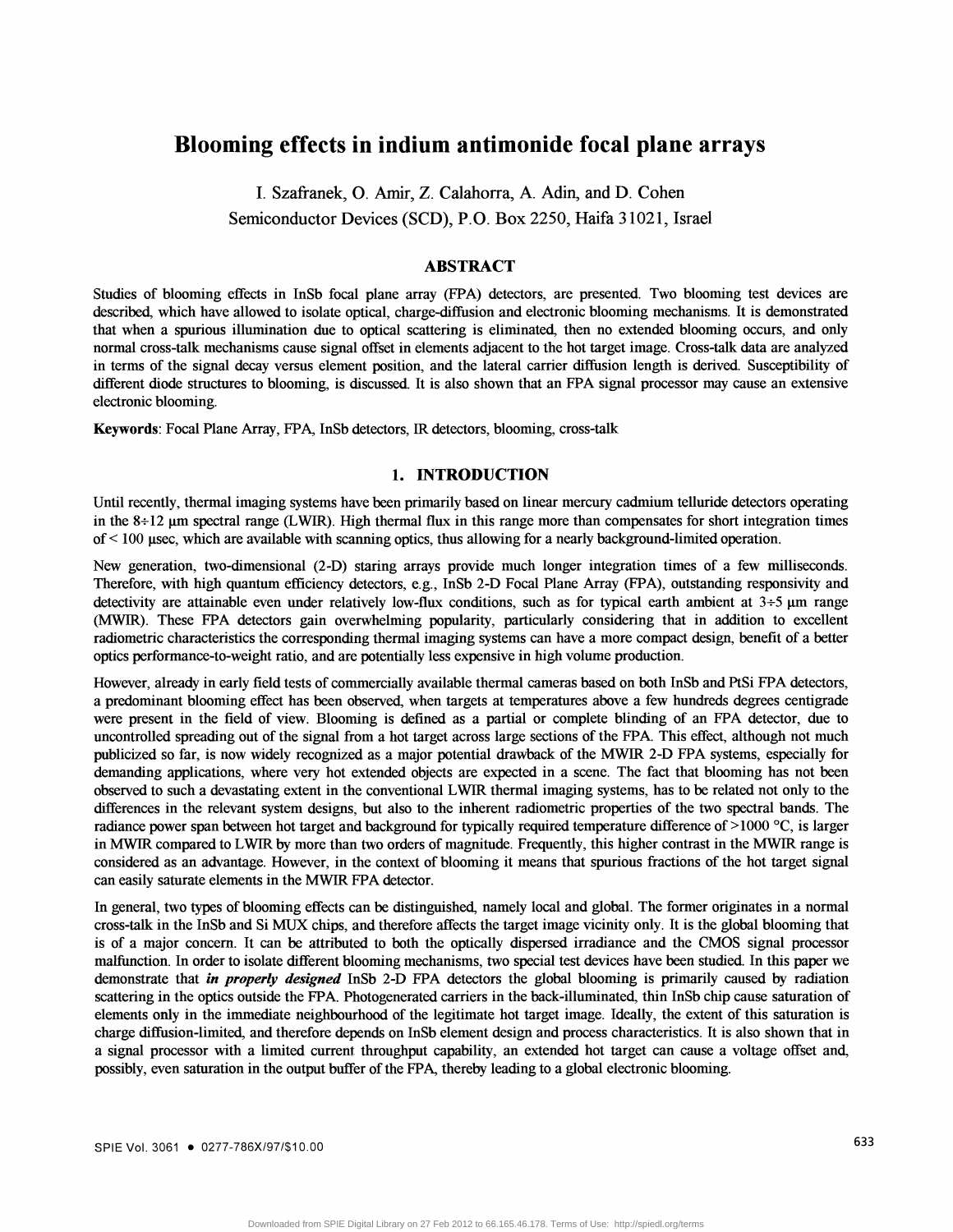## 2. EXPERIMENTAL

Two designated test chips were studied, as described below:

#### 2.1 Test Chip #1

This device is a modified  $128 \times 128$  InSb FPA prototype, originally developed at SCD in 1995. The InSb chip was divided into four developed at SCD in 1995. The InSb chip was divided into four equal quadrants, each with a different type of diodes, schematically described in Figure 1. Both the back, illuminated InSb interface and the edges of the encapsulated gap between the InSb and Si MIJX chips, were coated with an opaque gold layer, which had a small clear aperture in its center, as shown in Figure 2.

The hot target image was generated by focusing on the EPA a  $\varnothing$ 2 cm orifice of a cavity blackbody at ~1100 °C. A commercial f/2 IR optics and a  $3\div 5$  µm bandpass cold filter, were used. The orifice image of about 15 pixels in diameter was obtained, as shown in Figure 3-a and discussed later. The image could be moved around the focal plane. Images were also taken with the hot orifice outside the field of view. The whole experiment was video-taped. Specffic images were stored in a computer for further quantitative analysis.

In order to enable various saturation levels in both the illuminated and the dark regions of the FPA, the integration time was varied over the range of  $5\times10^{-7} \div 1$  sec. Each measurement of the blackbody orifice image was accompanied by reference data with the orifice blocked, so that the net cross-talk and blooming contribution could be evaluated by computing differential images.



Figure 1: Four different diode types included in the FPA blooming Test Chip #1.

Cross-talk and blooming effects were investigated by imaging the hot orifice on the clear aperture boundary in different quadrants. The external optical blooming accounted for the signal expansion across the directly illuminated clear aperture area. Since the signal in the coated area could not be affected by any scattered illumination, it was purely due to the dark current of the detector, plus a cross-talk from the illuminated zone. Thus, in this area both localized charge diffusion cross-talk and global electronic blooming along illuminated FPA columns, were observed with high sensitivity. The local effect was quantitatively analyzed as a function of a specific diode structure, as well.

Various measurements discussed in the next section, are summarized in Table 1.



Figure 2: Schematic design of the FPA Test Chip #1 used to study both local and global blooming effects.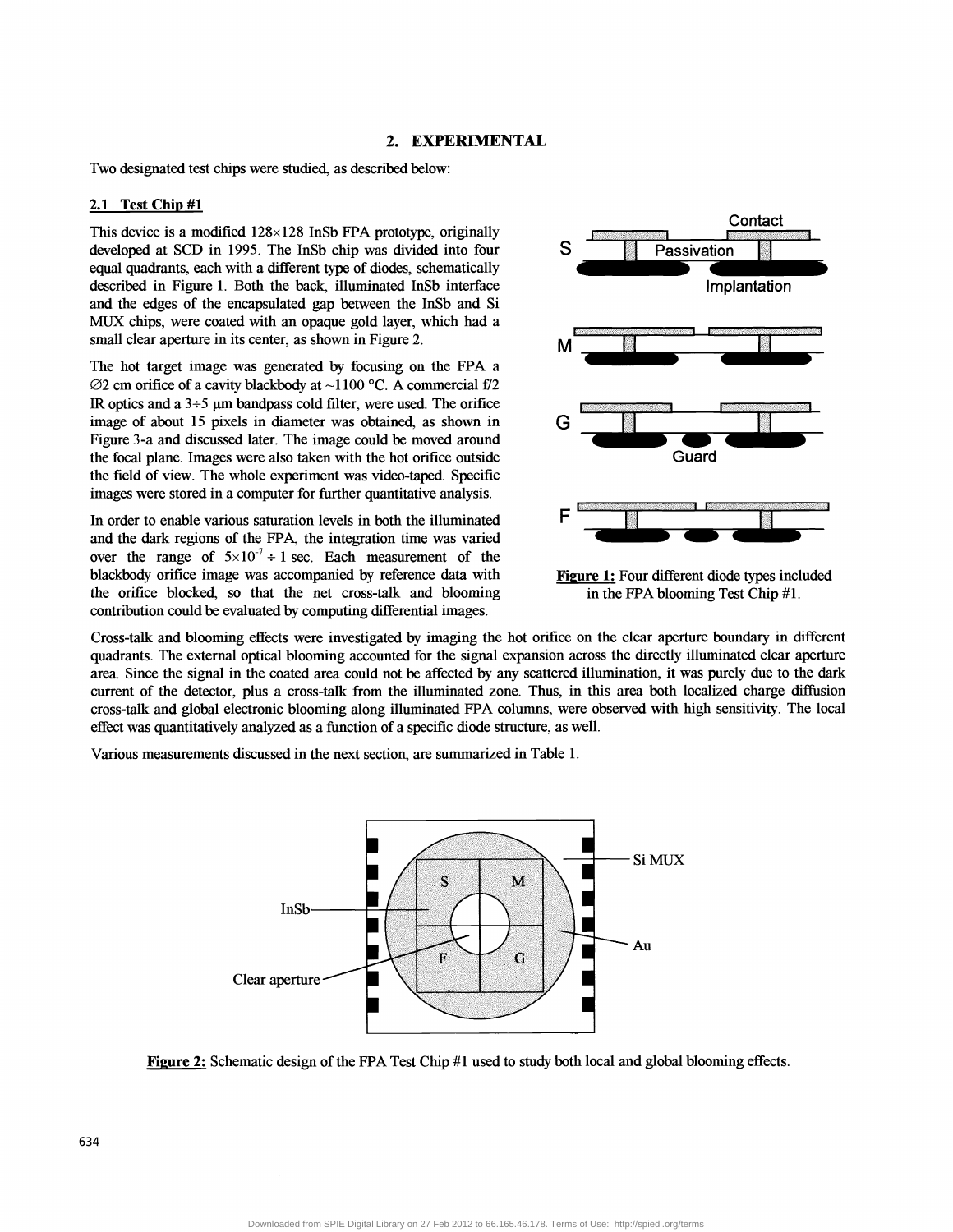| File (Figure #)    | <b>Integration Time</b><br>[msec] | <b>Hot Spot Image Location</b>                  | <b>Remarks</b>                                                     |
|--------------------|-----------------------------------|-------------------------------------------------|--------------------------------------------------------------------|
| (Fig. 3-a)<br>al   | 0.001                             | Aperture boundary in the S-zone.                | Hot spot at $\sim$ 50% saturation.                                 |
| $(Fig. 3-b)$<br>a4 | $1.0\,$                           | Same as above.                                  | 297K background in the clear aperture<br>at $\sim$ 50% saturation. |
| $(Fig. 3-c)$<br>d2 | 10                                | Same as above.                                  | Coated S elements at $\sim$ 50% saturation.                        |
| dl                 | 10                                | None                                            | Reference file.                                                    |
| e2                 | 0.2                               | Aperture boundary, across the M and<br>G zones. | Compares blooming in guarded versus<br>unguarded diodes.           |
| el                 | 0.2                               | None                                            | Reference file.                                                    |

Table 1: Summary of the main measurements discussed in the text.

## 2.2 Test Chip #2

Two separate Built-In-Test (BIT) circuits have been incorporated in the CMOS signal processor, which was developed for SCD's 320x256 InSb EPA in 1996. They enable direct injection of current at two independent levels into different EPA areas. One of these circuits is a designated electronic blooming BIT circuit, which controls the input signal to a subarray of 32x40 elements in the signal processor, bordered by rows 65÷96 and columns 281÷320. For electronic blooming tests, a high current of the order of 10  $\mu$ A/element was injected into this area. The remaining elements, which are connected to the second BIT circuit, may simultaneously receive either no current at all, or a low current of  $\sim$ 1 nA, typical of 300K background level. Any signal increase in these elements when the high-current BIT is activated, provides a direct measure of the electronic cross-talk and blooming inherent in our CMOS design.

## 3. RESULTS AND DISCUSSION

## 3.1 Electro-optical cross-talk and blooming

Images of the hot blackbody focused on the border between illuminated and covered regions in the S-zone of the Test Chip #1, are shown in Figure 3 for three different integration times  $(T_{\text{INT}})$ . Figure 3-a was taken with the shortest integration time of 0.001 msec. In the hot spot area, the detector elements are at about 50% saturation level. Considering integration capacity of  $\sim 17 \times 10^6$  electrons, the photoelectric current was estimated at about 1.3 µA. Practically no signal is detected with this short integration time in the remaining sections of the FPA.

The image in Figure 3-b was taken with  $T_{\text{INT}} = 1$  msec, which corresponds to about 50% saturation in the unmasked S-type elements at ~297K background. The high signal region, shown by the darker gray level, expands all over the S and into M and F quadrants in the clear aperture area. This is a typical example of the optical blooming due to scattering of the hot target irradiance, which has been observed in commercial MWIR staring imaging systems. Again, practically no signal is detected in the covered area.

Finally, an image taken with the longest integration time of 10 msec, is shown in Figure 3-c. The whole clear aperture becomes now saturated, while in the coated region four distinct zones are observed, each comprising of the different diode structure with its characteristic dark current. It should be noted that even with this long integration time, no anomalous strong signal can be detected in the coated area away from the directly illuminated clear aperture.

For a more detailed observation of the blackbody illumination effects, the difference of the image files (d2-dl) is given in Figure 4. File  $(d2)$  is the one shown in Figure 3-c. File  $(d1)$  was recorded using the same integration time, but with the blackbody opening blocked (see Table 1). In both cases the central, illuminated zone is saturated under the ambient background. The image in Figure 4 represents the net changes in the coated areas because of the hot blackbody radiation. As can be qualitatively seen, both the lateral extent and the intensity of the blooming are negligible compared to those observed with commercial thermal imaging systems, and demonstrated here within the clear aperture area of the EPA in

- 
- Figure 3-b. Moreover, two different effects are distinguished:<br>
Local a signal increase in the S-type elements adjacent to the clear aperture boundary;<br>
Global a uniform signal level increase in the S and F zones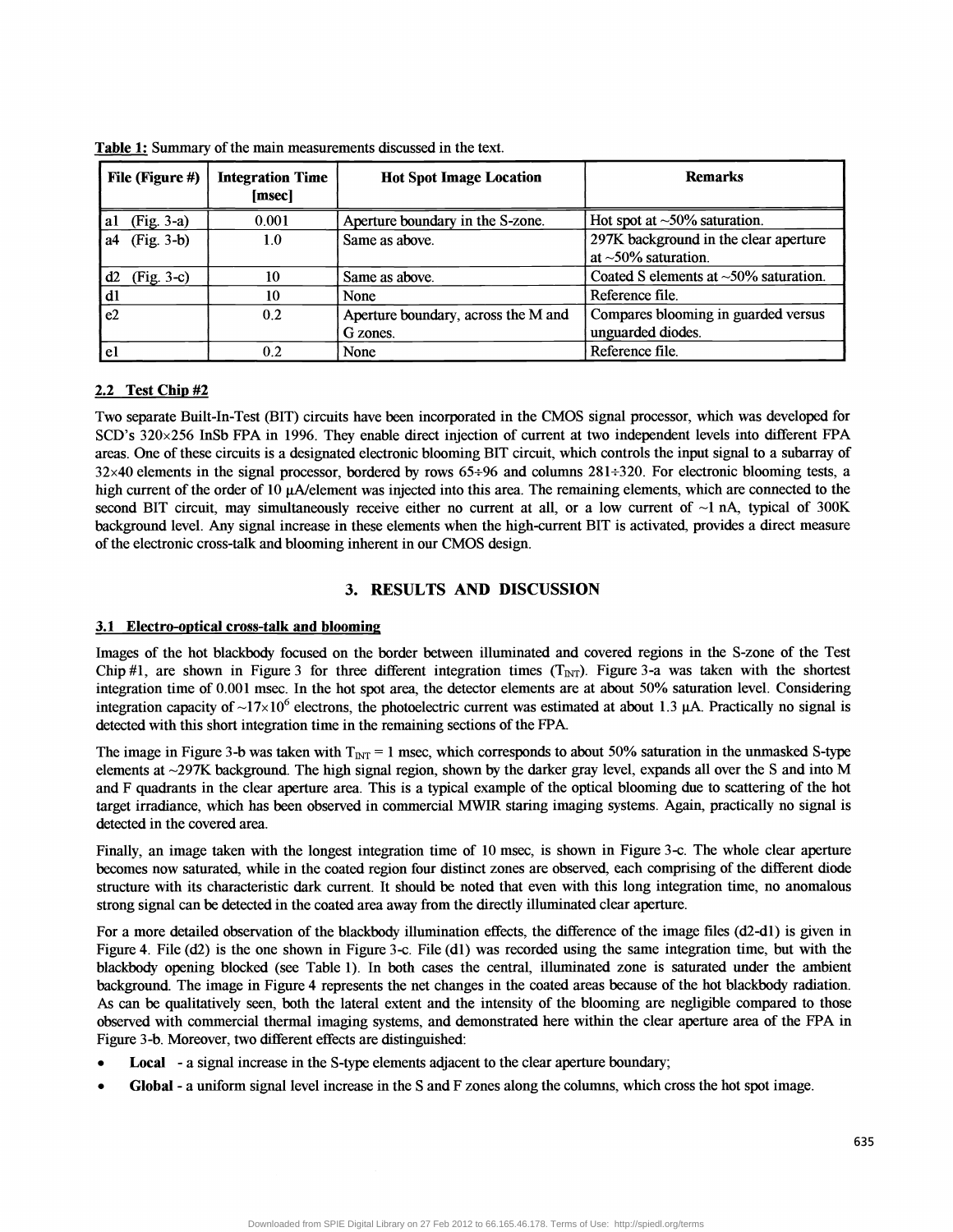

Figure 3: Thermal image of a 1100 °C cavity blackbody orifice taken with the 128×128 InSb FPA, as described in text. The integration times were: (a) 0.001 msec, (b) 1 msec, and (c) 10 msec. In all FPA images shown in Figures 3, 4 and 7, an arbitrary display scale of gray levels has been used.



Figure 4: Signal difference of the image files (d2-d1), as defined in Table 1. Both the local cross-talk due to charge diffusion, and the global electronic blooming along columns 25÷40, which cross the hot spot image, are discernible.

In order to understand the nature of the local effect, the signal level variation along a row which crosses the hot spot, is depicted in Figure 5. In Figure 5-a the "+" and "o" marks represent files (d1) and (d2), respectively. In Figure 5-b the signal difference, (d2-d1), is plotted. On a semi-log scale it can be clearly seen, that the signal in the dark zone decays by an order of magnitude over the distance of about five pixels. It gives an estimate of the lateral diffusion distance,  $L \approx 100 \mu m$ . This dependence on distance is believed to originate in the normal cross-talk mechanism, namely the lateral diffusion of photogenerated charge carriers in the InSb chip. The cross-talk level in the next-nearest neighbour to the aperture boundary is estimated at  $\leq 5 \times 10^{-4}$  of the hot target signal.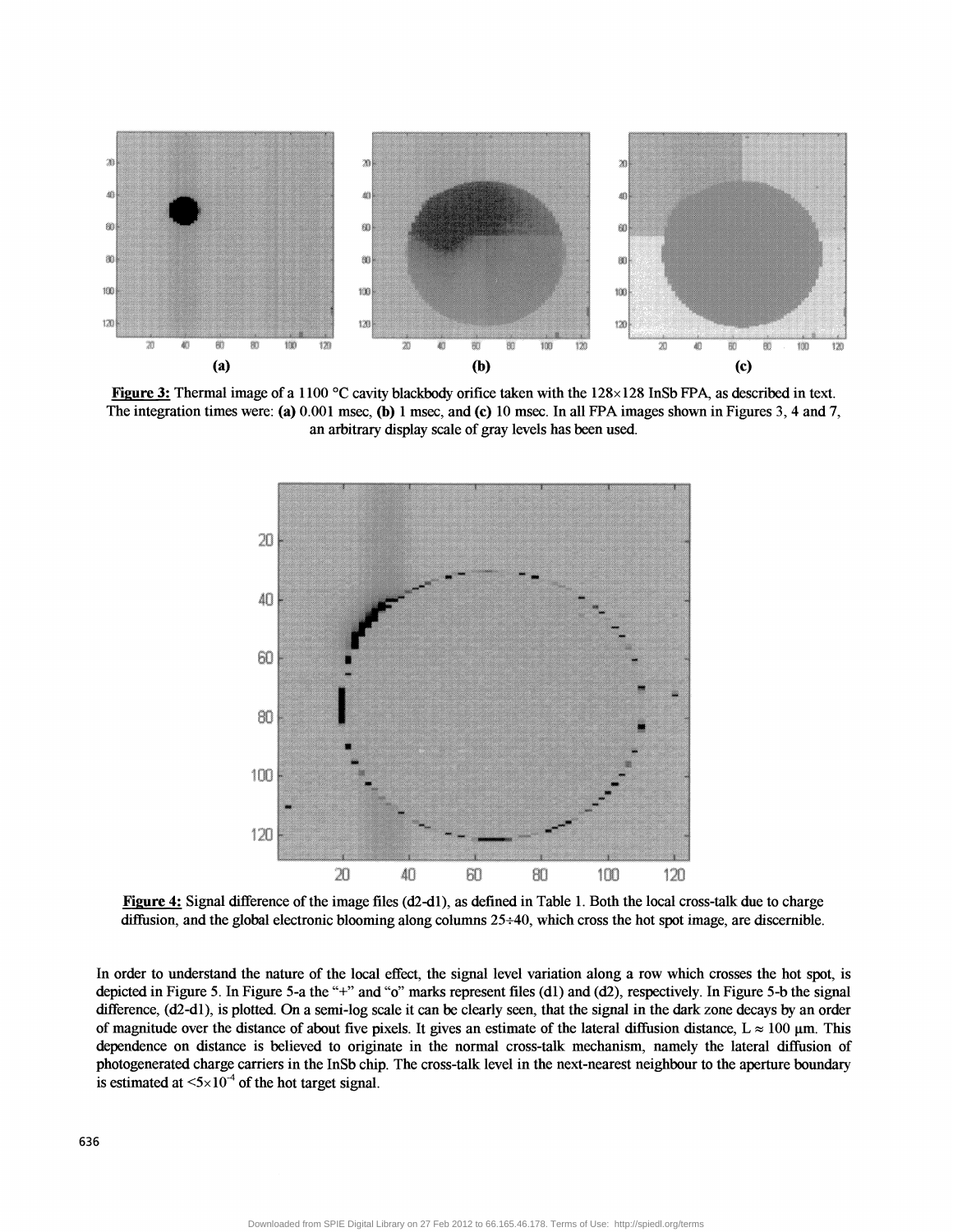

Figure 5: (a) Signal variation in elements along a row which contains the hot orifice image. "+" and "o" represent files (d1) and (d2), respectively, as defined in Table 1. (b) Signal difference ofthe image files (d2-dl) along this row. Only a local blooming effect is observed, which decays exponentially with distance from the aperture boundary.

The same behaviour is also observed along columns crossing the hot spot. However, in this case there is an additional dc offset ofthe signal, which extends uniformly along these columns at the level of about 1.5% saturation. This effect is shown in Figure 6 for the difference of images (d2-dl). In Figure 6-a the dc offset is seen to spread both to the left (i.e. upward from the hot spot in Figure 4), and far to the right, namely downward along the column, beyond the clear aperture. This wide lateral extent, independent of the actual hot spot location, gives rise to the definition of this effect as a global blooming. In this case it was caused by the signal processor electronics, as discussed in the following section. Figure 6-(b) provides a closer look at the local blooming along the column. As expected, it is similar to the cross-talk along the rows, but here the cross-talk signal decays only to the dc offset level generated by the global electronic effect.



Figure 6: Signal difference of the image files ( $d2-d1$ ) along a *column* crossing the hot spot image. (a) Both the global blooming caused by the signal processor and the localized cross-talk, are demonstrated. (b) Zoom view of the signal decay along this column in the coated area adjacent to the hot spot image.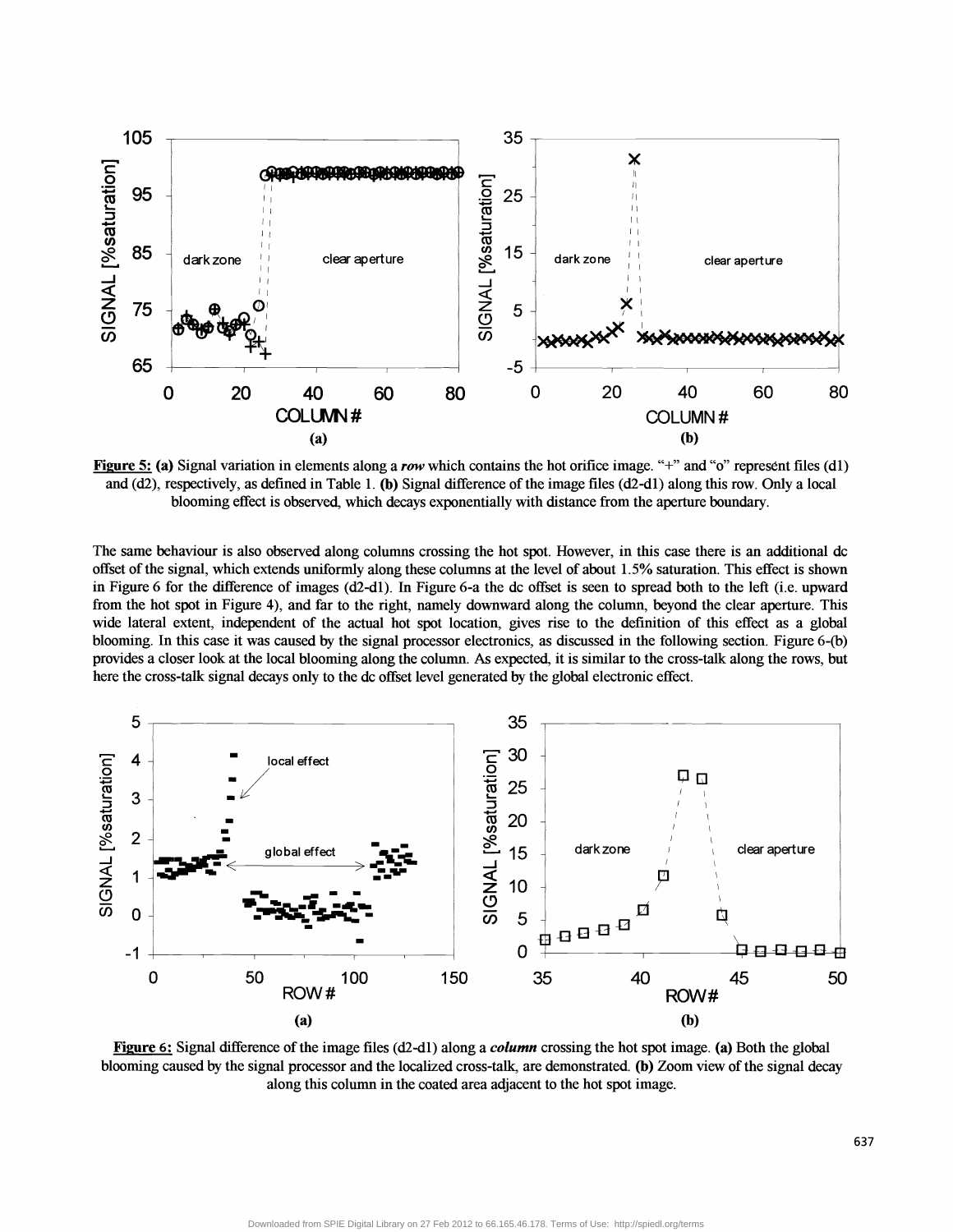

Figure 7: Signal difference ofthe image files (e2-el). The hot spot is located on the borderline between the M and G-type diode zones. (a) Full FPA view; (b) Zoom on the spot area, showing a greater extent of the blooming in the G zone.

The extent of the local blooming depends on technological details, such as diode structure, InSb thickness and its surface passivation. By illuminating the various InSb quadrants in Test Chip  $\#1$ , the effect of the diode structure on the local blooming was analyzed. An example is shown in Figure 7, which presents the difference of the image files (e2-el), as defined in Table 1. The local cross-talk is much more extensive in the guarded G-type diodes. A plausible explanation is that the guard generates a significant photocurrent, which due to a finite resistance of the thinned InSb chip, leads to an offset in the reverse bias of the neighboring elements. It is quite fortunate that the S-type diodes, which represent the most desired EPA element structure from the point of view of the fill factor and quantum efficiency, are less susceptible to cross-talk and blooming, than the more evolved guarded diodes.

#### 3.2. Electronic cross-talk and blooming

In principle, the following global electronic cross-talk and blooming mechanisms along columns have been identified in the particular signal processor design of the  $128 \times 128$  FPA prototype, which served as a basis for Test Chip #1:

- 1. A voltage offset in all colunm elements due to a distributed colunm line resistance;
- 2. A voltage offset in all column elements due to a finite loop gain of the column output amplifier;
- 3. The amplifier saturation, when the total column current is higher than amplifier's overload limit (a few tens of  $\mu$ A).

As mentioned earlier, the electronic blooming shown in Figures 4 and 6 occurred, when a photoelectric current of  $\sim$ 1.3  $\mu$ A/pixel was generated in about 15 elements in a column. Under these experimental conditions only the first two mechanisms were active. The corresponding signal offset was then proportional to the total current, which the column output amplifier had to absorb during the inter-frame reset period. The third effect is much more dramatic, eventually leading to the saturation of the entire column. However, it would appear at much higher photoelectric currents, and/or for larger extended hot targets in the field of view of the FPA detector.

The occurrence and the magnitude of these global blooming effects depend on a detailed design of the column line electronics. This design has been corrected and optimized for negligible cross-talk and blooming in the final versions of both 128x 128 and 320x256 signal processors, which were developed at SCD in 1996. In order to experimentally confirm that the electronic blooming problem has been resolved, the designated BIT circuit has been incorporated in Test Chip #2 (see Section 2.2).

Figure 8 presents typical data measured on Test Chip #2. It shows the signal variation along row 90 and column 300, which cross the high-injection (Ibit = 10  $\mu$ A) BIT area of 32×40 pixels. No current was injected into the second BIT circuit, which is connected to the remaining array elements. Any signal increase in these elements indicates electronic cross-talk from the active BIT region. Two data sets at  $T_{\text{INT}} = 2$  msec and 20 msec, were collected. In both cases the high-injection BIT subarray was saturated. No dependence of the cross-talk on integration time has been observed.